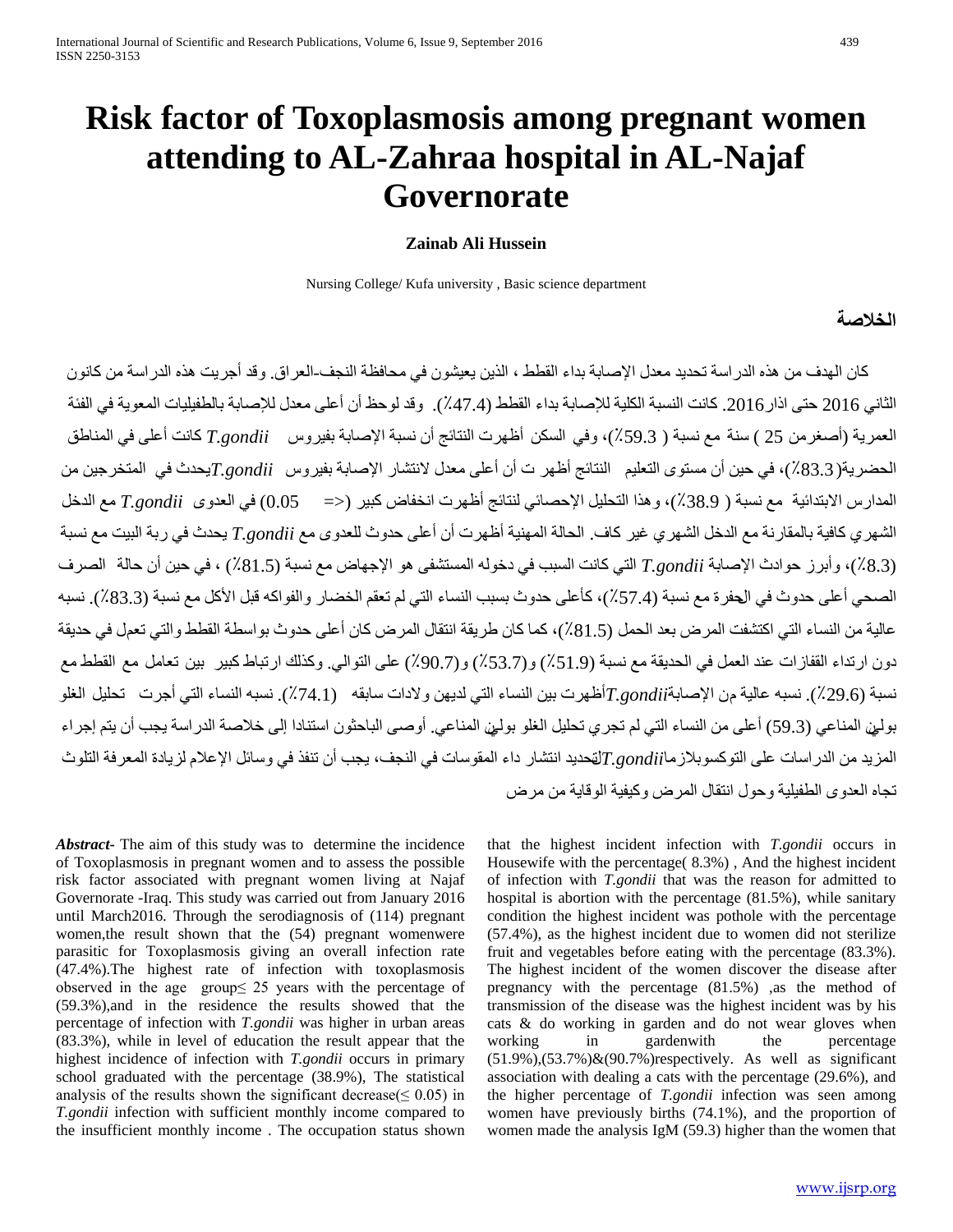did not made IgM analysis. Based on the study conclusion, the researcher recommended further studies must be carried on the *T.gondii*to determine the prevalence toxoplasmosis in Al-Najaf , an mass media should be implemented to increase contamination knowledge toward parasite infections and about transmission of disease and how to prevention from disease.

*Index Terms*- Toxoplasmosis;pregnant women ;Toxoplasma gondii; Najaf -Iraq

# I. INTRODUCTION

oxoplasmosis is a parasitic disease that causes toxoplasmosis Toxoplasmosis is a parasitic disease that causes toxoplasmosis<br>[1]Found worldwide, *T. gondii* is able to all warm blooded animals infected each [2], but felids such as domestic cats only final hosts known in the parasite, which can be subject to reproduction sexual [3] toxoplasmosis is one of the most common worldwide parasitic diseases. Horizontal transfer of *T.gondii* among humans occurs primarily in one of two ways, namely. Ingestion of infectious Toxoplasma oocyst from the environment .Or ingestion of tissue cysts, found in raw or uncooked meat. Can be vertical transmission of the infection toxoplasmosis acquired *T.gondii* happen newly pregnant women to the fetus through the placenta. Toxoplasmosis after natally acquired can cause severe inflammation of the brain by acute or latent activated in immune compromised patients infection [ 4]. And everywhere the source of the infection and the differential exposure of individuals to that, because of cultural and health habits, may explain why the prevalence of toxoplasmosis is extremely variable between countries and even within different regions of the same country [5-6]. One of the main causes of food borne death the United States is toxoplasmosis. It also represents the annual cost of the disease is about \$ 3 billion dollars in the same country [7]. Great variation in the prevalence of toxoplasmosis, which he described literature from studies conducted in different areas distinguishes a great change from the regional incidence of this disease, as well as the specific characteristics of each population studied [8-9]. Although both mother and congenital infection are often asymptomatic .The *T.godii* especially when infection occurred Primo during pregnancy [10].

 And based on the diagnosis of infection load on serological tests that search for specific antibodies such as anti-*T. gndii*IgG, IgM and IgA. It is important to emphasize that the serological tests forIgM may show positive results continuously for long periods. Hence test greed inspector completed came during the first three months of pregnancy would help to determine whether it is the last infection [11]. Thus IgM positive test result in a pregnant woman requires caution and another confirmation of acute infection. In fetuses and newborns diagnosed with toxoplasmosis infection is complex and the Union through serological analysis and parasites. In newborns, anti- *T. godii*IgM and IgA in any titer, and anti- *T.godii*IgG titers ascending or detection of parasite DNA in the patient's blood to confirm the injury [12]. The aim of this research to determine the incidence of toxoplasmosis in pregnant women and assess the possible risks factor associated with pregnant women infected with toxoplasmosis .

#### II. METHODOLOGY

 This study presents the research design used in the study, The setting of the study, the sample of the study, the study instrument, data collection, statistical data analysis and of the questionnaire.

# **Design of the study :**

 A descriptive analytic study conducted from December 2015 up to the September in order to assess the possible risk factor associated with their infection among pregnancy women.

#### **Administrative arrangement:**

 Prior to actual collection data, formal administrative approval was obtained to conduct the study from following:-

- A- An official arrangement paper was obtained from the faculty of nursing.
- B- An official arrangement paper was obtained from theAI- Zahra Hospital

# **Setting of the study:**

 The study was carried out inAl-Zahra maternity hospital in Al- Najaf City.

### **The sample of the study:**

 Convenience (accidental) randomized simple sample consisted of (114) pregnant women infected&non infected with toxoplasmosis .

### **The study instrument:**

 A questionnaire was designed and constructed by the researchers , to assess Risk factors of toxoplasmosis in pregnant women.The final copy of the questionnaire consists of two main parts are:

# **Part I: demographic characteristics to patients attending in maternity unit**

 The first part of the checklist consists of (7) items relative to demographic data of patients receiving treatment in obstetric lounge and room Alchortaj operations . Theses concerned personal information as data demographic include :name, age , residence ,level of education, monthly income, occupation ,floor of the house.

### **Part II: Medical information concerning pregnant women**

 The second part of the checklist (10) items these items include: reason for your visit to the hospital, sign and symptoms are appearance during your injury disease, discover the disease before or after the pregnancy, way in which the disease transmitted to you, treatment that are given to patient, Having previously births, Having a previously abortion cases, Do you made analysis of the IgG after the infections,sanitary conditions,(source of drinking water , wish hands before eating , washing fruits and vegetables before eating , work in garden,dealing domestic animals, Wear gloves when working in garden, Dealing with a cat, Eating raw meat).

#### **Data collection :**

 They were collected through use of semi-structured with questionnaire interview technique with each study subjects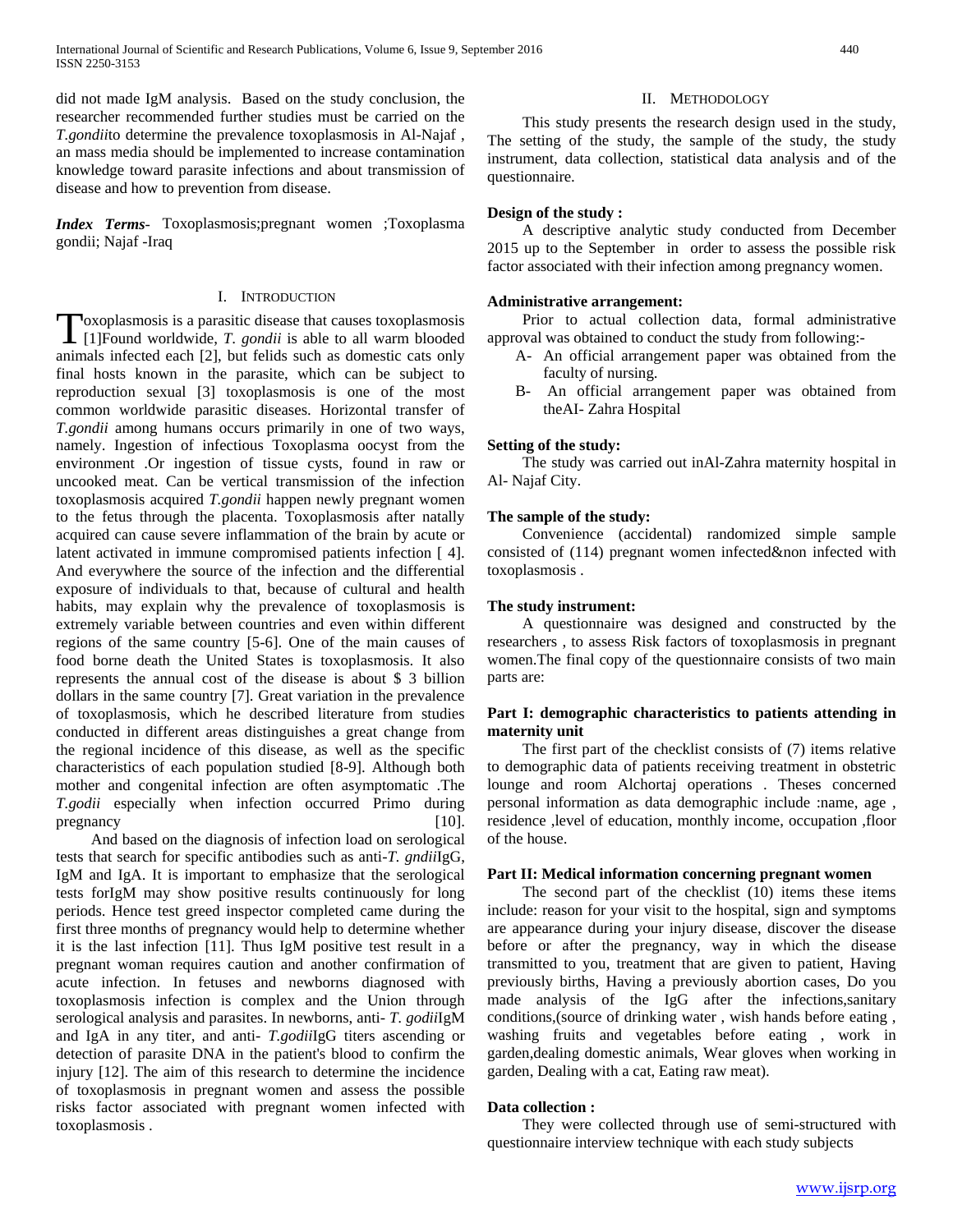# **Statically data analysis**:

 A descriptive statistical methods (parametric method for percentages, frequency and mean). and inferential statistical method (chi-square) were used to analyze the data.

# **Validity of the questionnaire:**

 The validity of the questionnaire was determined by the panel of experts to investigate the content of the questionnaire. the experts add some items and finally they all agree upon the items of the questionnaire.

# **Table (1): percentage of infection rate with toxoplasmosis among infected women**

| Pathogenic    | No. of specimens infected | Infection % |
|---------------|---------------------------|-------------|
| Toxoplasmosis | 54                        | 47.4        |
| Other         | 60                        | 52.6        |
| <b>Total</b>  | 114                       | 100         |

 The current study have shown that the highest incident of infection with *T.gondii* occurs in age group≤25 years with the percentage of (59.3%) .while the lowest infection occurs in the age group 36 Up years with the percentage (11.1%) ,as shown in figure $(1)$ .



**Fig.1- Percentage of infection with Toxoplasmosis based on age groups.**

The residence the results showed that the percentage of infection with *T.gondii* was higher in urban areas (83.3%)than rural areas  $(16.7\%)$ . as shown in figure(2).

# III. RESULTS

 Through the serodiagnosisof (114) pregnant women participated in this current study have shown that the(54)pregnant women were positive for toxoplasmosis ,giving an overall infection rate (47.4 %) as shown in table (1).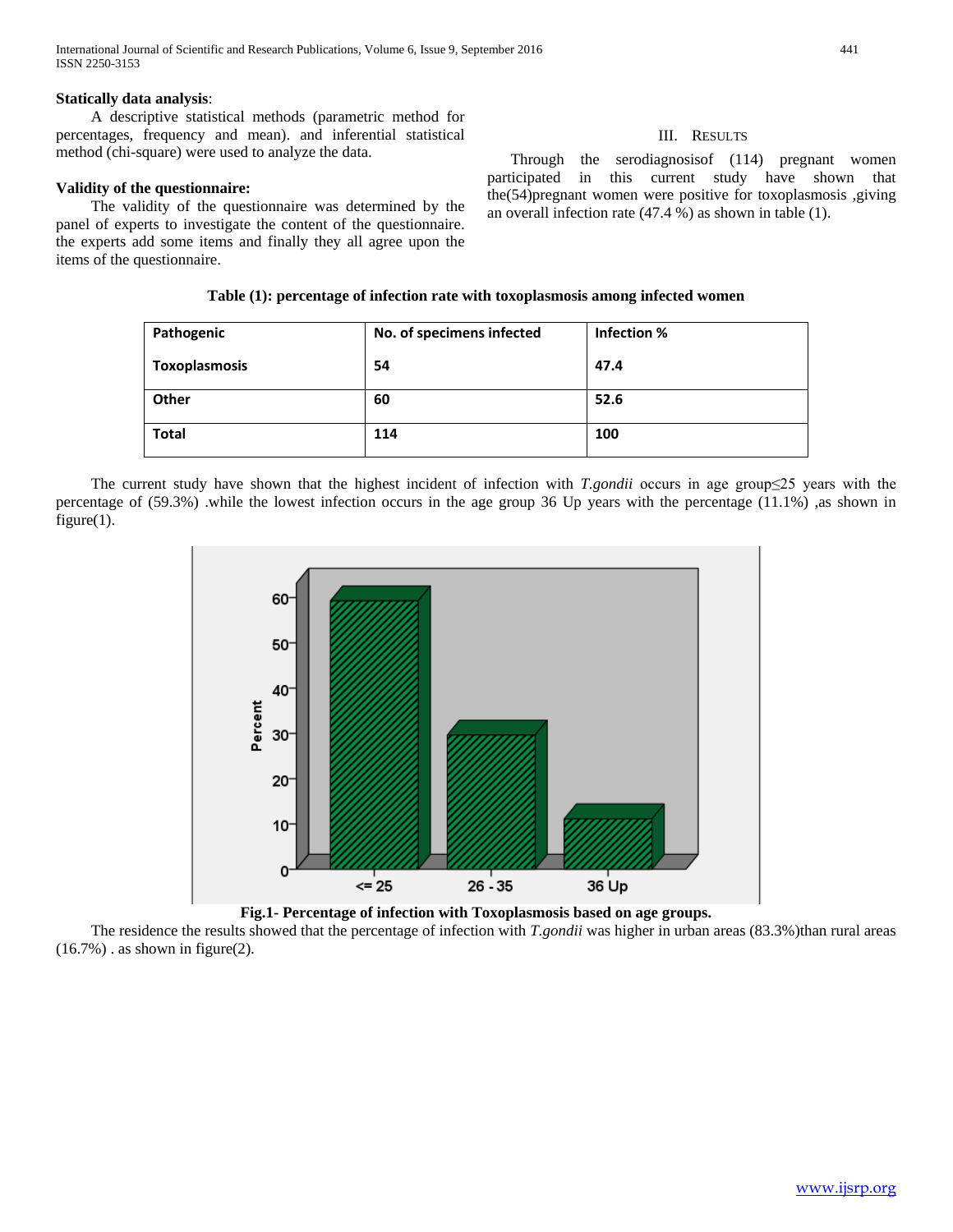

 The result appear that the highest incidence of infection with *T.gondii* occurs in primary school graduated with the percentage (38.9%) while the lowest infection occurs in the preparatory school graduated with the percentage (3.7%) . as shown in figure(3).



**Fig.3- Percentage of infection with Toxoplasmosis based on a Level of education.**

 This statistical analysis of the results shown a significant decrease(P≤ 0.05) in *T.gondii*infection with sufficient monthly income compared to the insufficient monthly income, as shown in figure(4).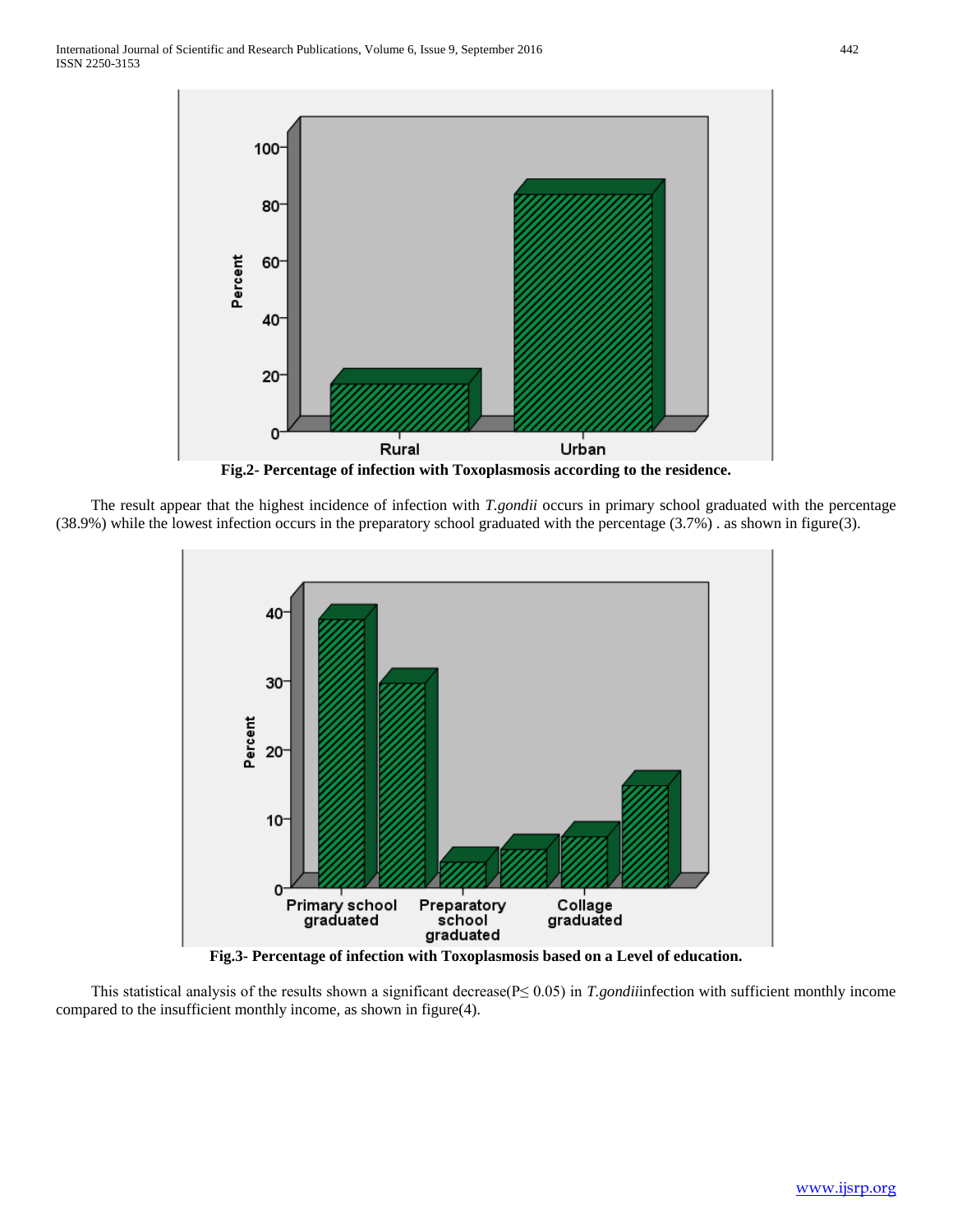

 The occupation status shown that highest incident infection with *T-gondii* occurs in Housewife with the percentage( 8.3%) , while the lowest infection occurs in student with the percentage  $(1.9\%)$ , as shown in figure(5).



**Fig.5- Percentage of infection with Toxoplasmosis according to the occupation status.**

 The significant analysis of the floor of the house shown significant decrease (P≤ 0.05) with *T.gondii* infection occurs in sand type (5.6%) compared to the floor other type (40.7%) . as shown in figure(6).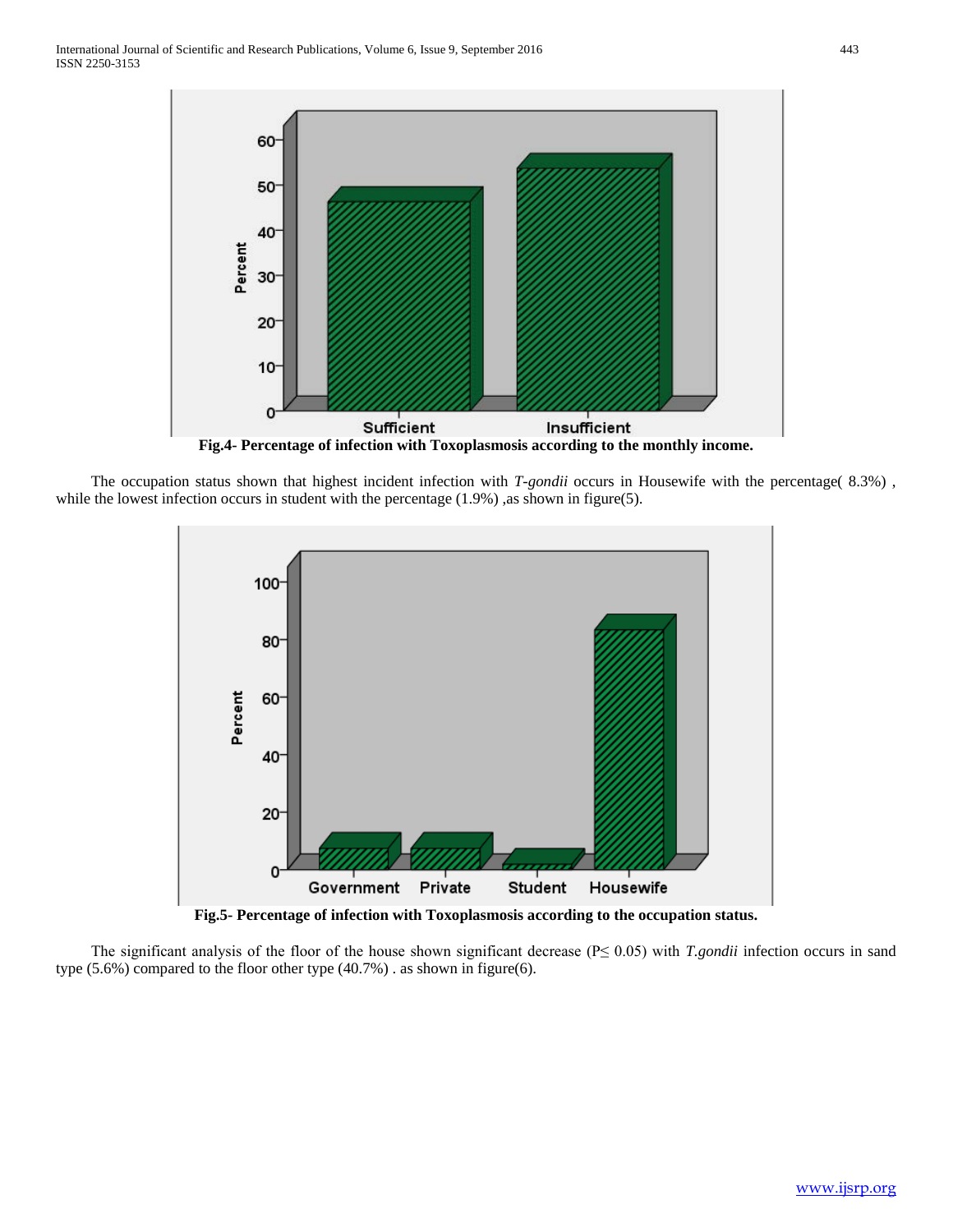

**Fig.6- Percentage of infection with Toxoplasmosis based on floor of the house.**

 As shown in table (2) have shown that the highest incident of infection with *T.gondii*that was the reason for admitted to hospital is abortion with the percentage(81.5%) and less incident is birth with the percentage( 18-5%), the highest incident due to women did not sterilize fruit and vegetables before eating with the percentage (83.3%),The highest incident of infection with *T.gondii* occurs in First-Trimester with thepercentage of (64.8%) lowest infection occurs in the Third-Trimester with the percentage (16.7%) the method of transmission of the disease was the highest incident was by his cats with the percentage (51.9%) and less incident with the percentage (1.9%).,while sanitary condition the highest incident was pothole with the

percentage (57.4%) and less incident is sewage pipe with the percentage (42.6%), drinking water source was less incident RO water with the percentage (7.4%) and higher incident pipe water with the percentage (92. 6%) as, the highest incident of the women discover the disease after pregnancy with the percentage (81-5%) and less incident discover before pregnancy with the percentage (18.5%),The proportion of women who did not know the name of the medicine and they who high incident 83.3% and who know the drug is taken and they are intellectuals from the academic side but they who less accident with the percentage (16.7%).

| <b>Categories</b>                                                |                                                         | <b>Frequency</b>   | Percent % |
|------------------------------------------------------------------|---------------------------------------------------------|--------------------|-----------|
| What is the reason for your visit to the Birth                   |                                                         | 10                 | 18.5      |
| hospital?                                                        | <b>Abortion</b>                                         | 44                 | 81.5      |
| vegetables beforeWithout sterile<br><b>Washing</b><br>fruits and |                                                         | 45                 | 83.3      |
| eating?                                                          | With sterile                                            | g                  | 16.7      |
|                                                                  | <b>First-Trimester</b>                                  | $\mathbf{R}$       | 64.8      |
| When are you infected with the disease?                          | <b>Second-Trimester</b>                                 | $\bm{\mathit{10}}$ | 18.5      |
|                                                                  | <b>Third-Trimester</b>                                  |                    | 16.7      |
|                                                                  | Cats                                                    | 28                 | 51.9      |
| What is the way in which the disease<br>transmitted to you?      | <b>Contamination</b><br>Food <sub>26</sub><br>and water |                    | 48.1      |
|                                                                  | <b>Pothole</b>                                          | 31                 | 57.4      |
| What is sanitary conditions?                                     | Sewage pipe                                             | 23                 | 42.6      |
|                                                                  | <b>Pipe water</b>                                       | 50                 | 92.6      |
| Source of drinking water?                                        | <b>Ro</b> water                                         | 4                  | 7.4       |

**Table( 2 ) Percentages formedical information and pregnant women infected with toxoplasmosis**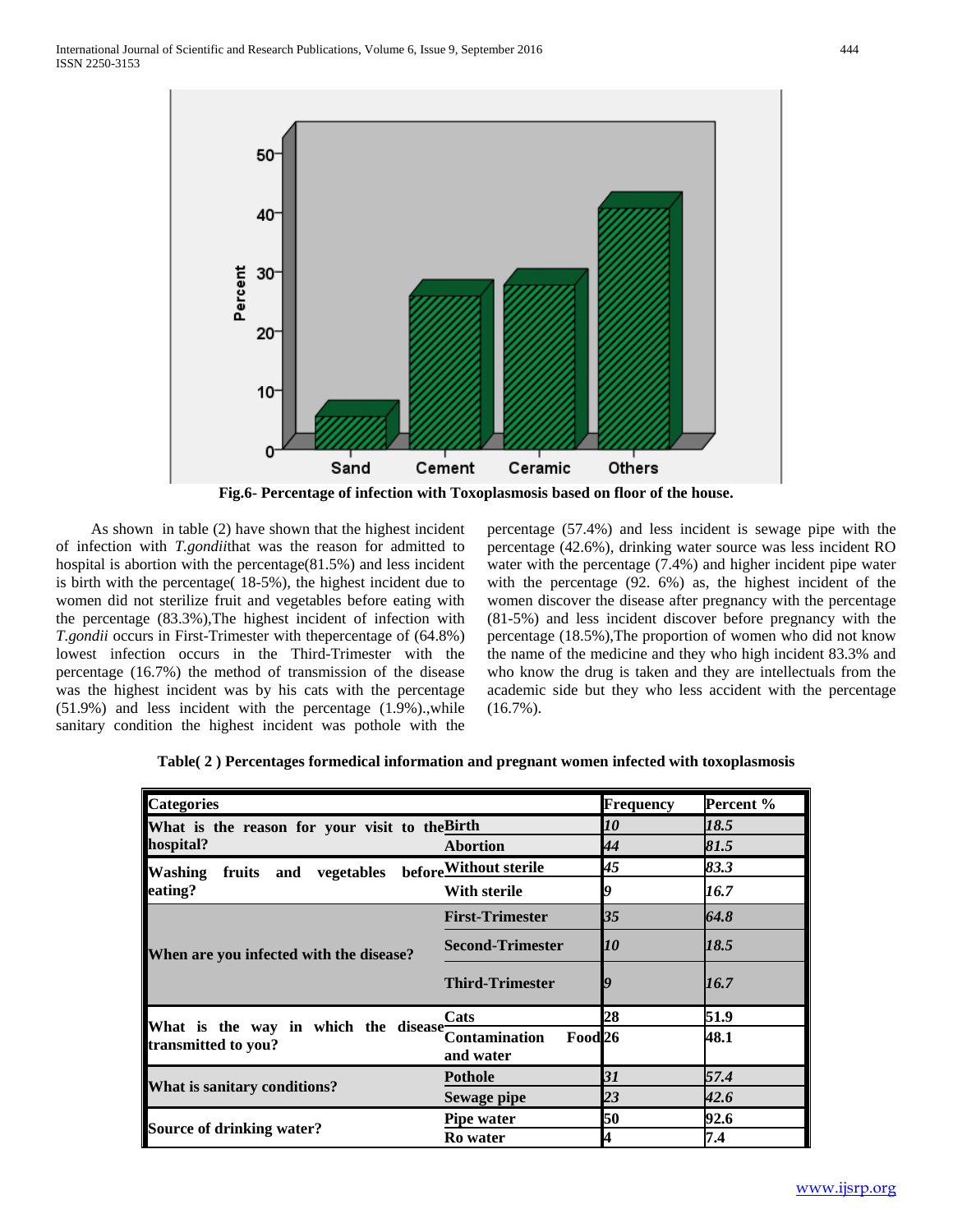| Do you discover the disease before or afterAfter pregnancy |                         |           | 81.5 |
|------------------------------------------------------------|-------------------------|-----------|------|
| pregnancy?                                                 | <b>Before pregnancy</b> |           | 18.5 |
| What are the treatments that given to you?                 |                         | <u>и.</u> | 83.3 |
|                                                            | Pre-cap                 |           | 16.7 |

#### **χ 2 =9.703 P=0.0068 P < 0.05 significant**

 As shownin table (3) the highest incident of infection with *T.gondii* occurs in womendo working in garden with the percentage of (*53.7*%) compared with women do not working in garden(*46.3*%).and show the highest incidence in women do not wear gloves when working in garden(90.7%), while the less incident of infection in women wear gloves(9.3%).while the dealing with domestic animals the highest incident with the percentage (75.9% )and less incident with women do not have domestic animals (24.1%).As well as significant association with dealing a cat infection with *T.gondii* due to women dealing a cat

with the percentage (70.4%) As well as significant association with dealing a cats with the percentage (29.6%). A small percentage of the women that eat raw meat (7.4%) but the high percentage in women do not eating raw meat (92.6%). woman that have the signs and symptoms during pregnancy have higher percentage (64%) . and the higher percentage of *T.gondii* infection was seen among women have previously births (74.1%).The proportion of women made the analysis IgG (59.3) higher than the percentage of the women that did not made IgG analysis (40.7%).

| <b>Categories</b>                                      |                | <b>Frequency</b> | <b>Percent</b> |
|--------------------------------------------------------|----------------|------------------|----------------|
|                                                        | Yes            | 25               | 46.3           |
| Do you work in garden?                                 | N <sub>0</sub> | 29               | 53.7           |
|                                                        | Yes            | 5                | 9.3            |
| Wear gloves when working in garden?                    | N <sub>0</sub> | 49               | 90.7           |
|                                                        | Yes            | <b>13</b>        | 24.1           |
| Do you dealing domestic animals?                       | N <sub>0</sub> | 41               | 75.9           |
|                                                        | Yes            | 38               | 70.4           |
| Dealing with a cat?                                    | N <sub>0</sub> | 16               | 29.6           |
|                                                        | Yes            | 4                | 7.4            |
| <b>Eating raw meat?</b>                                | N <sub>0</sub> | 50               | 92.6           |
| Are there signs and symptoms are appearance during Yes |                | 35               | 64.8           |
| your injury disease?                                   | N <sub>0</sub> | 19               | 35.2           |
|                                                        | Yes            | <b>40</b>        | 74.1           |
| <b>Having previously births?</b>                       | N <sub>0</sub> | 14               | 25.9           |
|                                                        | Yes            | 31               | 57.4           |
| <b>Having previously abortion cases?</b>               | N <sub>0</sub> | 23               | 42.6           |
|                                                        | Yes            | 32               | 59.3           |
| Do you made analysis of the IgG after the infections?  | No             | 22               | 40.7           |

**χ 2 =5.33 P=0.0234 P < 0.05 significant** 

#### IV. DISCUSSION

 The present study found that the seroprevalence of Toxoplasmosis-related disease with age and the highest percentage recorded in the age groups of 25 and less, perhaps because there is a greater possibility of contact with the oocyst of Toxoplasma through professional activity, public parks, etc. These results are consistent with the others reported studies. in contrast, some authors have been reported in the age-related Toxoplasma spread of theseroprevalence in several studies of different populations around the world increases [17-19].

 It also could explain the trends of the times from the impact of the group [17,20], and the risk of toxoplasmosis infection may be greater in the past due to the use of frozen meat was less common and practices of animal husbandry has improved afterwards. [21]

 The study showed an association between residence in the urban site and toxoplasmosis infection. Thus, in the rural areas of the c Najaf city, the average prevalence rate of 16.7%, compared with 83.3% in urban areas as a result. This was not in agreement with those reported by other studies, which reported that the incidence in the rural area was more common [21].

 This study confirms that the educational level, the social and economic situation of danger for the result toxoplasmosis.This corresponding to the result of factors [22] and that of [23], who said increased education of health and public professionals about the specific factors in this study can help to increase the ease the burden of toxoplasmosis in the society. And linked to low levels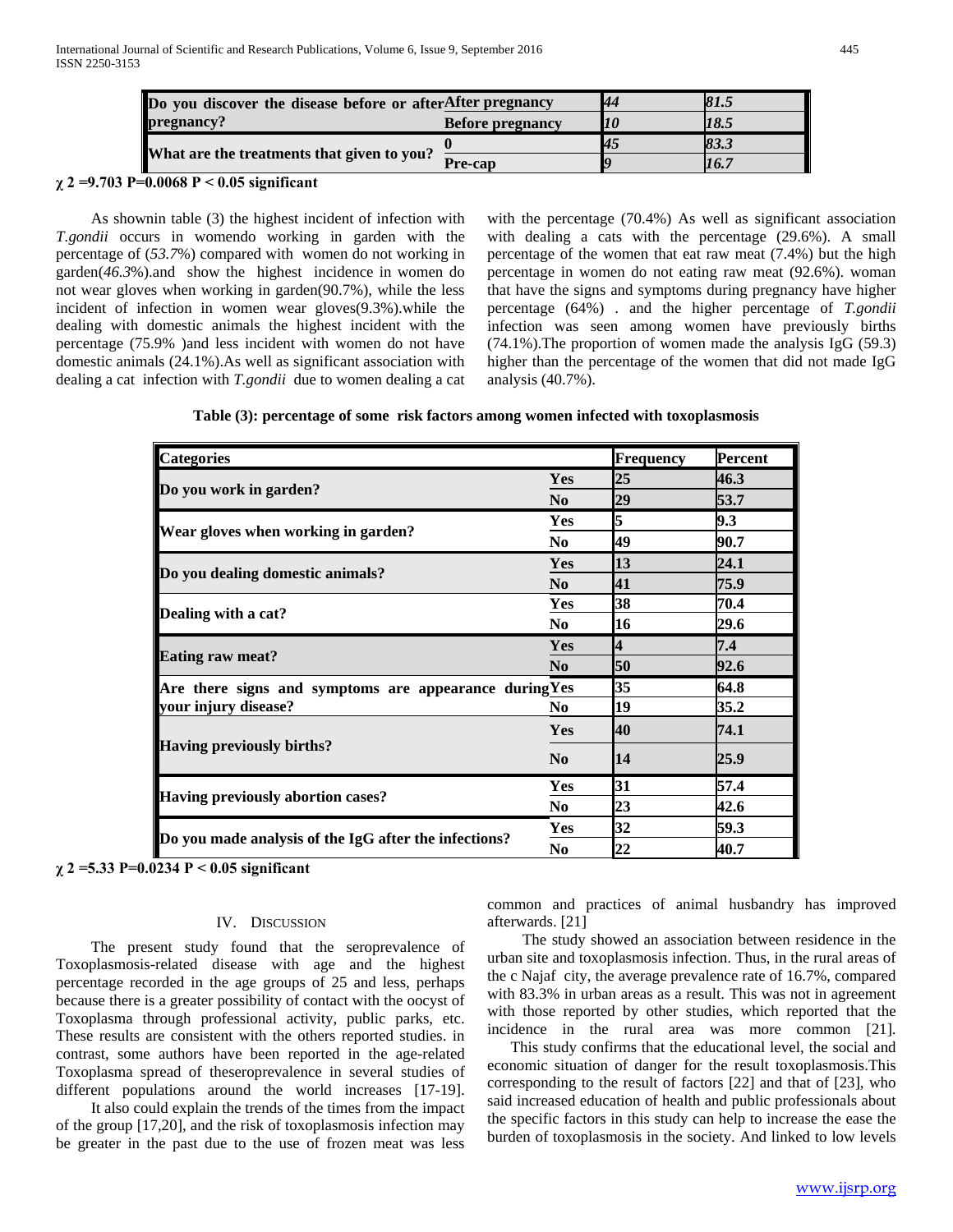of education with the social and economic situation and probably less due to work in jobs with increasing soil exposure. It was split monthly income of the professional women and their husbands into two groups. The high prevalence (53.7%), while less income group was (46.3) in the other group. This result is similar to other studies indicated that the seroprevalence of IgG was high in the low-income women [19]. Low monthly income and live in poor housing conditions.

 Seroprevalence of toxoplasmosis lifting of the occupation that the prevalence of toxoplasmosis was higher among housewife (83.3%), while it was seen as a low prevalence of theSeroprevalence in the number of students (1.9%) and others (5.9%). There was a statistically significance difference in spread between the different categories of occupation, this may be due to the housewife more exposure to the causative agent of the disease. The results of this study are similar to those observed in the study to investigate the knowledge of toxoplasmosis in pregnant women where found that knowledge levels were low [21]. The study shows that theseroprevalence of T. gondii infection was low (5.6%) in the sandy ground and was higher than it was in the floor of ceramic and other (27.8%, 40.7%) respectively as a result. This was not seen in many previous studies that said that Toxoplasmaexposure been associated with low socioeconomic status [20,21]. Our study demonstrated that (85.5%) of the infected women came to the hospital because of abortion, while (18.5%) as a result of birth.In this study, we investigated the potential using a pretested questionnaire risk factors. What is interesting, we have noticed a positive spread of theSeroprevalence. In contrast, a few number of pregnant women has not been investigated. In this study, has been indentified for consumption of vegetables treated with untreated water as well as a risk factor seropositivity.This for compatibility with a previous study indicated that raw vegetables consumption should factor is the risk of infection [15], but we disagree with others that said that the behavior of feeding did not appear relationship with T. Toxoplasma infection. It was pointed out that toxoplasmosis can be transmitted to humans through ingestion sporulatedoocysts in

water and food. [20] Transmission placenta rate is depending on a variable for gestational age study time maternalinfection.This recorded that 64.8% of women with the disease in the first semester, 18.5% in the second term and 17.6% in third term. This result is consistent with other studies that he said that thetoxoplasmosis is only a risk to the fetus if he was arrested for the first time during pregnancy or within a few weeks prior to pregnancy. Later in pregnancy, it is the most common injury to be passed to the child. For example. If the patient has become around the time of pregnancy, and there is less than a 1% chance that the child will also develop the infection but, if you become infected during the third trimester of pregnancy (27 week until the birth), there is a chance of 70% that your child will also be getting infected. However, infected children during and after pregnancy is less likely to develop serious health problems stage [16]. The study revealed that owning cats have been proven to be a danger to human disease toxoplasmosis factor, and we have seen this in many previous studies [17,21,22] Although other studies have shown that contact with cats is not a risk factor for Toxoplasma infection in certain sectors of the population [18,20].

Epidemiologically, there are many stray cats that live on farms, it is allowed to roam freely. This may contaminate the environment with theoocyst, which can infect cattle that will be later slaughtered for human consumption [24] .Another important risk factors that are still associated with congenital toxoplasmosis in the final model was drinking untreated water and boiled. According to several studies such as the Association it has been reported. Water as the main risk associated with T.gondiiseropositivityfactor in population groups in social and economic levels, middle or low. The risk of toxoplasmosis infection during pregnancy is very low. Some studies have shown that when women are not immune (those who have not had the infection before), and about 5 in 1000 may get a Toxoplasma infection, with the risk of 10-100% of the transmission to the baby. The study suggested that, in the United Kingdom, and generates about three in every 100,000 babies are born with congenital toxoplasmosis [25]. This does not interfere with the result we have this record (81.5%) of the cases after pregnancy to diagnose occur during pregnancy, but the infection may have happened before this time.

 It can be transmitted Toxoplasma infection to humans through ingestion or inhalation of the oocyst from the environment through the sponsorship of agriculture, and this work showed that the contact with the soil, gardening and soilrelated professions has proven to be risk factors for toxoplasmosis . The relationship between residence in asmall town / village and the presence of toxoplasmosis may reflect more frequent contact with the soil through agriculture and public gardens in the rural areas, which explains in another study.

 Pets can act as mechanical vectors by rolling in foulsmelling material and eating fecal material [19], and that we disagree with our result, which does not show any correlation betweenseroprevalanceT. gondii infection and host animals. The present study show that the seroprevalence of T. gondiiinfection was high (70.4%) with acat.This owning a result that was seen in many previous studies that said that stray cats represent a high risk of toxoplasmosis. Cats often spread the oocyst out of the house, and cats may be responsible for a large part of the environmental pollution with eggs sporulatedoocycts to maintain the infection for a long time in the water or soil [17]. Other studies show that the presence of host animals (cats) in the house and confirmed that there is a risk of toxoplasmosis only when the previous pregnancy women said. This result shows that the simple fact of having animals at home is not enough to gain a protozoan infection, and that there must be contact with other infected sources to be contaminated and weaknesses of higher current neighborhood invasor of the organism. Not case-control study conducted in multiple centers of Europe cats do not know as a risk factor for seroconversion during pregnancy [27].

 Types of meat products associated ofToxoplasma different transfer in humans with different eating habits. A national survey of pregnant women and found that many women were not aware of the risk of toxoplasmosis disease associated with meat is cooked well [21]. It is important that pregnant women and people suppress the immune system does not eat undercooked meat and follow the guiding principles of safe, cooking [19]. In addition, you should avoid unpasteurized goat's milk and untreated water. [24] Because deep freezer (-12 ° C or less) usually kills T.gondiicysts in meat [16], and the people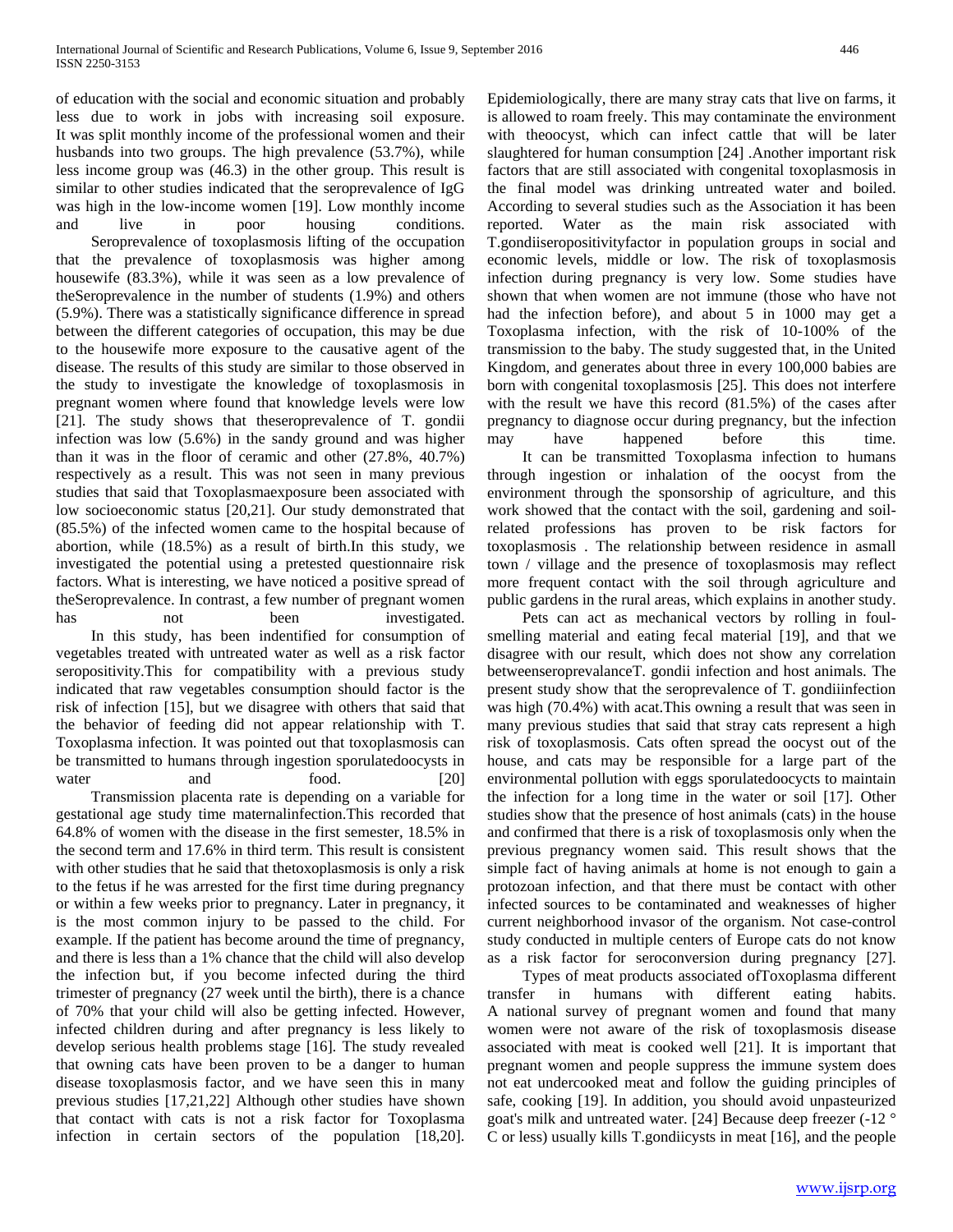who often eat frozen meats cooked in a microwave oven may have less risk of infection with Toxoplasmosis . As mentioned above, however, if it is not to freeze the meat enough, T.gondii cysts can remain viable. Adequate freezing (-12° C or less for at least 24 h) will inactivateT.gondii cysts , but remained cysts viable for  $> 11$  days at  $-6.7 \degree$  C [23]. This result shows that the baby is the most vulnerable to infection toxoplasmosis if the mother with signs and symptoms. The degree of risk to the fetus, and the damage caused, depending on when in the pregnancy for the mother acquired the infection, and if you get toxoplasmosis in the early stages of pregnancy, there is a greater risk of miscarriage, still births or birth defects. It's rare for the injury to be passed to the baby during early pregnancy, but if it does it can cause serious health problems [18].

 Our study indicated that the previous pregnancy showed that the biggest risk factor for toxoplasmosis in the study population. He has already confirmed in another study conducted on women as passive and found themselves among the population analyzed in this study [27]. The existence of pregnancy increases the risk of acquiring toxoplasmosis, were 2.2 times higher for pregnant women in general, and 7.7 times higher for pregnant women [26]. Our work shows that women provide abortions have a higher risk of the disease toxoplasmosis women is aborted earlier. This weakness is greater than pregnant women, the parasite is probably due to changes in the underlying immune mechanisms in pregnancy, caused by inhibition of the immune response because of the need for tolerance to the graft (the fetus) and / or as a result of the imbalance in the distinctive hormones of pregnancy [27]. Our study has several limitations. First, a high proportion of

low IgM against T. gondii enabled us to achieve all the risk factors in pregnant women positive IgG, and therefore has failed to determine a causal association between the direct incidence and risk factors of importance. The conclusions finally gained modern knowledge study on toxoplasmosis infection that the implications of women, from a health problem in Iraq, the relationship between Toxoplasma infection and demographic data, a significant role between Toxoplasma infection and hygiene and the important role of health and infection toxoplasmosis.

 The recommendations of this research should be on health care providers educate pregnant women at the first prenatal visit at the health food. The government and meat industry must continue its efforts to reduce Toxoplasma in meat. Pregnant women should wear gloves when gardening and during any contact with soil or sand After gardening or direct contact with soil or sand, wash your hands thoroughly. To prevent foodborne illness and other food toxoplasmosis, you should cook food to a safe temperature grades

#### **REFERENCES**

- [1] **McCaskey, G.A; Martin, H.L; Bristow, G.C; Webster, 19043** *Toyonlasma gondii* infection and hebayior = location **(2013).** "Toxoplasma gondii [infection and behavior –](https://www.ncbi.nlm.nih.gov/pmc/articles/PMC3515035) location. The Journal of Experimental Biology, **216** (Pt 1): 113–9.
- [2] **Hunter, C.A. Sibley, L.D.** (2012). "Modulation of innate immunity by<br>
Toxonlasma **conditive propriate a** effectors." Nature Reviews effectors". Nature Reviews Microbiology **10** (11): 766–78
- $[3]$  **'C.D.C.***toxoplasmosis Biology.Retrieved 2015.*
- [4] **Dardé, M.L; Ajzenberg, D; Smith, J; (2011).** Population structure and epidemiology of [Toxoplasma gondii](https://books.google.com/books?id=yTUkJEphM_IC&pg=PA49&source=gbs_toc_r&cad=4)<sup>"</sup>.
- [5] **Moura,F.L.De;Amendoeira, M.R.R;Bastos, O.M.P;Mattos, D.P.B.G de; Fonseca, A.B.M;Nicolau, J.L;(2013).** Prevalence and risk factors for *Toxoplasma gondii* infection among pregnant and postpartum women attended at public healthcare facilities in the City of Niterói, State of Rio de Janeiro, Brazil. Rev. Soc. Bras. Med. Trop., 46:200–207.
- [6] **Fialho, C.G; Teixeira, M.C;Araujo, F.A.P; (2009)**.Toxoplasmosis animal no Brasil. ActaSci. Vet. ,37:1–23.
- [7] **Oz, H.S. (2014).**Maternal and congenital toxoplasmosis, currently available and novel therapies in horizon. Front Microbiol., 5:385.
- [8] **Dantas, S.B.A;Fernandes, A.R.F;Neto, O.L.S;Mota, RA;Alves, C.J;Azevedo, S.S. (2013).**Occurrence and risk factors associated with *Toxoplasma gondii* and Neosporacaninuminfections in dogs in the county of Natal, Rio Grande do Norte state, Northeastern Brazil. Cienc Rural.,43: 2042–2048
- [9] **Sartori, A.L;Minamisava, R;Avelino, M.M; Martins, C.A;(2011**).Prenatal screening for toxoplasmosis and factors associated with seropositivity of pregnant women in Goiânia, Goiás. Rev Bras Ginecol Obstet., 33: 93–98.
- [10] **Bittencourt, L.H.F.B; Lopes-Mori, F.M.R;Mitsuka-Breganó, R;Valentim-Zabott, M;Freire, R.L; Pinto, S.B; (2012**).Seroepidemiology of toxoplasmosis in pregnant women since the implementation of the Surveillance Program of Toxoplasmosis Acquired in Pregnancy and Congenital in the western region of Paraná, Brazil. Rev Bras GinecolObstet, 34:63–68.
- [11] **Silva, M.G;Avelino, M.M;Amaral, W.N; Castro, A.M; (2013).** Optimizing the parasitological diagnosis of congenital toxoplasmosis.UnivCiSaúde., 11: 1–8.
- [12] **Rodrigues, I.M.X; Costa, T.L;Avelar, J.B;Amaral, W.N; Castro, A.M;Avelino, M.M;(2014).**Assessment of laboratory methods used in the diagnosis of congenital toxoplasmosis after maternal treatment with spiramycin in pregnancy. BMC Infectious Diseases,14:349.
- [13] **Ruth F, Constance (ed.) (2009).** Fundamentals of nursing human health and function .sixth edition, by lippincott Williams and wilkins ,Raven publishers.
- [14] **Nash, J.Q;Chissel, S; Jones,J ; Warburton, F and Verlander, N.Q;(2005).**Riskfactors for toxoplasmosis in pregnant women in Kent, United Kingdom**.**Epidemiol Infect.,(133) 475–483.
- [15] **Ertug, S;Okyay, P; Turkmen, M; and Yuksel, H; (2009).**Seroprevalence and risk factors for toxoplasma infection among pregnant women in Aydin province, Turkey.Oxfo.Journ.,(49)6P:878-884.
- [16] *14T***[Jeffrey, L; Jones](http://cid.oxfordjournals.org/search?author1=Jeffrey+L.+Jones&sortspec=date&submit=Submit)***14T***,** *14T***[J](http://cid.oxfordjournals.org/search?author1=Jacquelin+Roberts&sortspec=date&submit=Submit)acquelin ,[R;Cindy, P](http://cid.oxfordjournals.org/search?author1=Jacquelin+Roberts&sortspec=date&submit=Submit)***14T***; and** *14T***[Jose, G;](http://cid.oxfordjournals.org/search?author1=Jose+G.+Montoya&sortspec=date&submit=Submit)***14T9***(2009)***14T9***[.](http://cid.oxfordjournals.org/search?author1=Jose+G.+Montoya&sortspec=date&submit=Submit)***14T2*Clin InfectDis.*12T0*,49 *17T20*(6):*17T8* 878-884.
- [17] **Lopes, AP ; Dubey, JP; Moutinho, O; Gargaté, MJ;Vilares, A; and Rodrigues, M;(2012)**. Seroepidemiology of *Toxoplasmagondii*infection in women from the North of Portugal in their childbearingyears. Epidemiol Infect., 140:872-877.
- [18] **Mwambe, B; Mshana ,SE; Kidenya, BR; Massinde, AN; Mazigo, HD; and Michael, M; (2013).**Sero-prevalence and factors associated with*Toxoplasmagondii*infection among pregnant women attending antenatal care in Mwanza, Tanzania. Para. Vec., 6:222.
- [19] **Barbosa, IR; Holanda, C;and Andrade-Neto, VF;(2009).** Toxoplasmosis screening and risk factors amongst pregnant females in Natal,northeastern Brazil. Trans R Soc Trop Med Hyg .,103:377-382
- [20] **Babaie, J; Amiri, S; Mostafavi, E; Hassan, N; Lotfi ,P; and Esmaeili ,A.R; (2013).** Seroprevalence and risk factors for *Toxoplasma gondii*infection among pregnant women in Northeast Iran . Clin Vaccine Immunol .,20:1771-1773.
- [21] **Silva, M.G; Câmara, J.T; Vinaud, M.C;and Castro, A.M;(2014):** Epidemiological factors associated with seropositivity for toxoplasmosis in pregnant women from Gurupi, State of Tocantins, Brazil. Rev Soc Bras Med Trop ., 47:469-475.
- [22] Phan, L; Kasza, K; and Jalbrzikowski, J; (2008). Management of *Toxoplasma gondii* infection during pregnancy. Clin Infect Dis.,47:554-*5T12*66*5T12*.
- [23] Boyer, K; Holfels, E; and Roizen, N; (2008). Longitudinal study of new eye lesions in treated congenital toxoplasmosis. Toxoplasmosis Study Group. Ophthalmology.*9T12*115*9T12*:*4T12*553*4T12*-*5T12*9*5T12*.